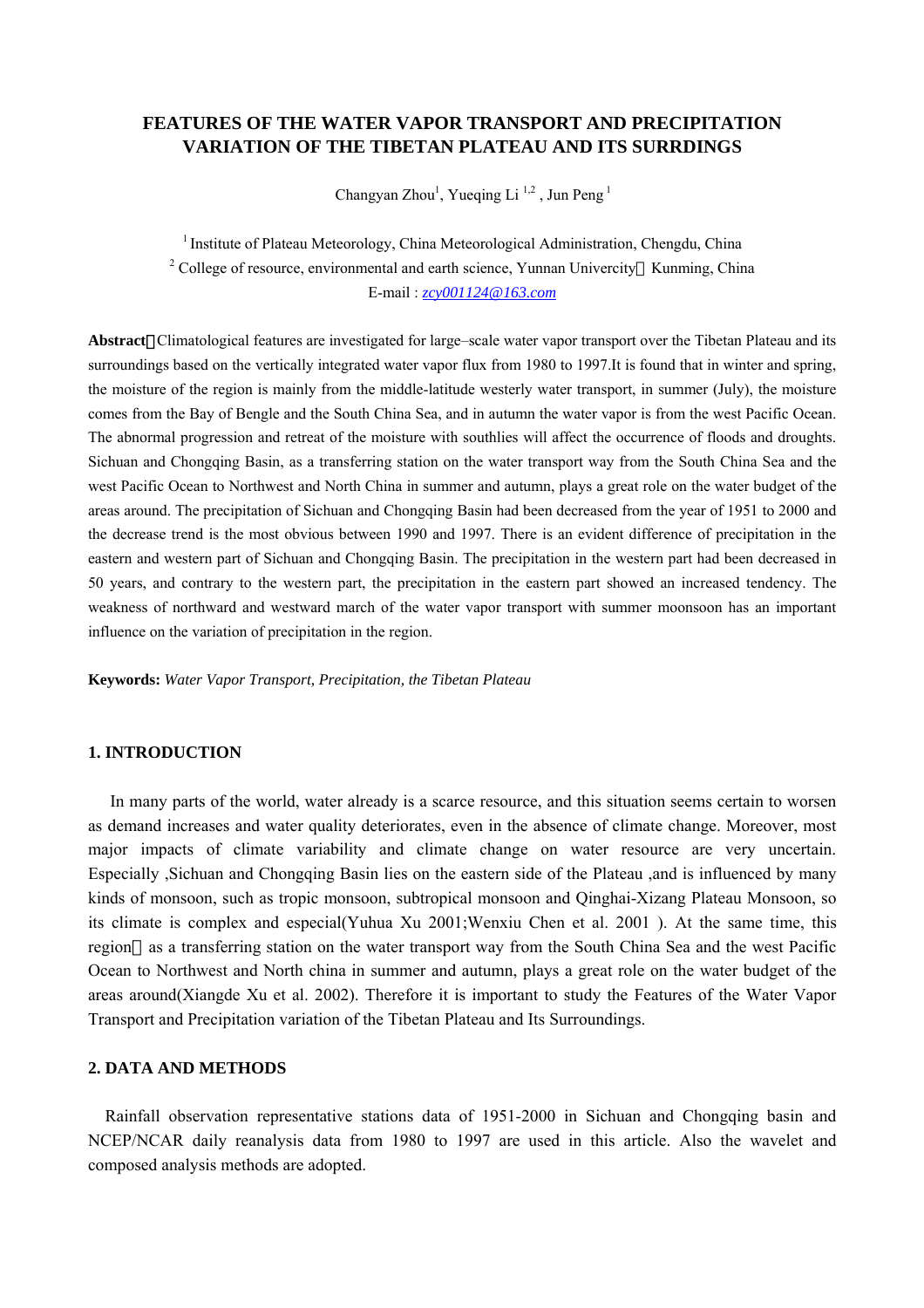### **3. RESULTS**

## **3.1 Features of water vapour transport over the Tibetan Plateau and its surroundings**

In winter (January) the moisture of the region is mainly from the middle-latitude westerly water transport; in summer (July) the moisture comes from the Bay of Bengle and the South China Sea (Fig.1); The progression and retreat features of the moisture with southlies from low latitudes over the region are slow (Fig.2)



**Figure 1** Distribution of vertically integrated water vapor flux vectors in 1980–1997, unit: .m<sup>-1</sup>.s<sup>-1</sup> left: January Right: July (the areas of dotted-line, light-shaded, heavy-shaded denote the transport 17 25 in July , 60, 130, respectively.



**Figure 2**: Time-latitude section of vertically integrated water vapor flux vectors along left: 100 110°E right:110 130°E from April to November (Solid lines denote the moisture with southlies from low latitudes the shaded areas the Water Vapor Transport  $\geq 80$ ) units  $m^{-1} s^{-1}$ 

### **3.2 Precipitation variation of Sichuan and Chongqing Basin on the Eastern Side of the Plateau**

It is clear that the seasonal defference of precipitation is obvious in Sichuan and Chongqing Basin; From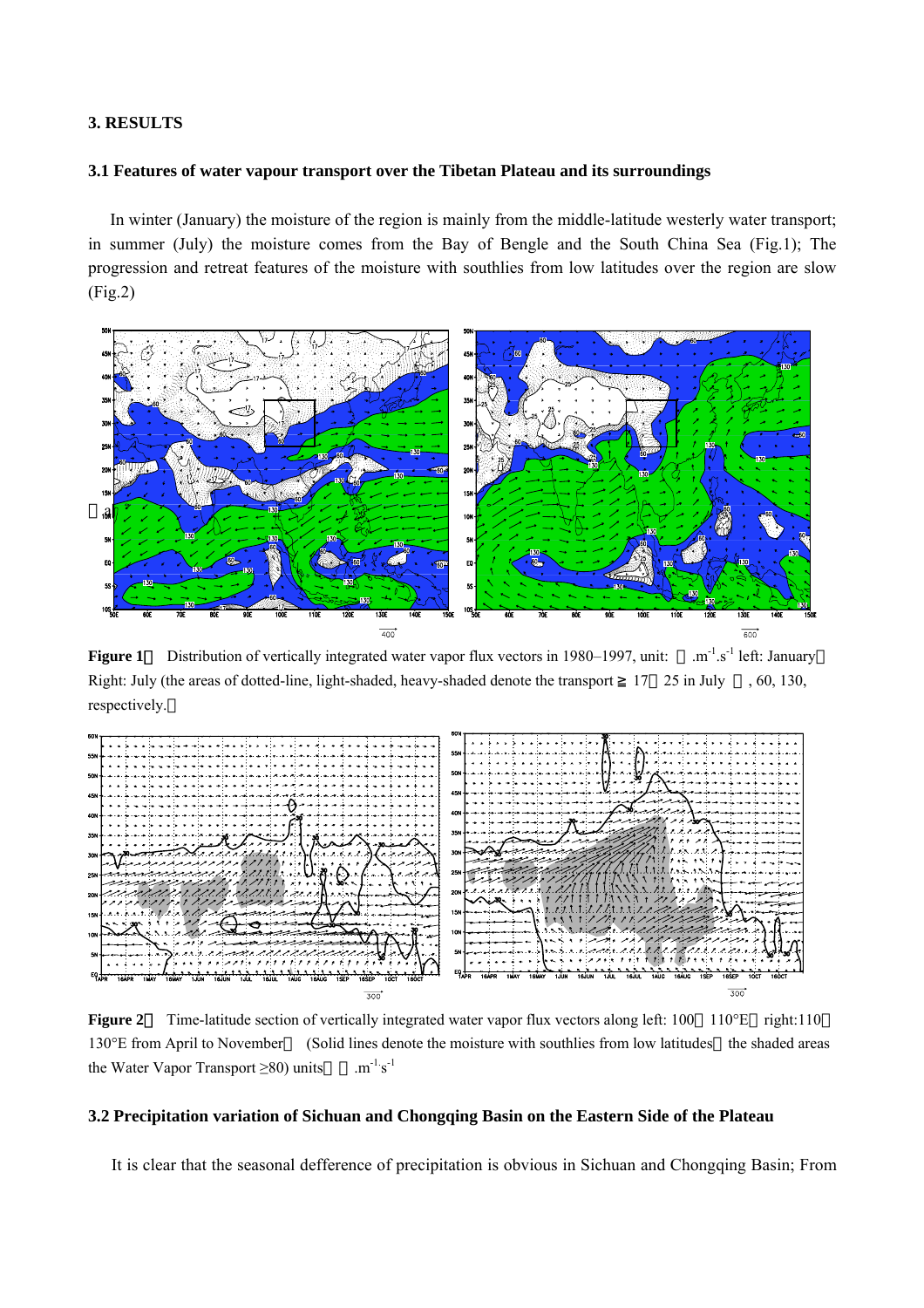the year of 1951 to 2000, the precipitation in Sichuan and Chongqing Basin had been decreased and the decrease trend is the most obvious between 1990 and 1997(Fig.3). There is an evident difference of precipitation in the eastern and western part of Sichuan and Chongqing Basin. The precipitation in the western part (Chengdu) had been decreased in 50 years, and contrary to the western part, the eastern part (Chongqing) showed an increased tendency (Fig.4). The weakness of northward and westward march of the water vapor transport with summer moonsoon has an important influence on the variation of precipitation in the region, and the variation of the precipitation further affects the change of the water resource in the basin (Fig.5).



**Figure 3**: (a) Monthly precipitation averaged in 1951-2000 in Sichuan and Chongqing basin; (b) Yearly precipitation between 1951 and 2000 in Sichuan and Chongqing basin Unit: mm



**Figure 4:** (a) Monthly precipitation averaged in 1951-2000 Unit: mm (b) yearly precipitation between 1951 and 2000 in Chengdu and Chongqing.



**Figure 5**: (a) The water vapor transport difference fields between 1980-2000 and 1968-1979. Units:  $\text{m}^{-1} \text{s}^{-1}$ (b) Time-longitude section of vertically integrated water vapor transports of July along 27.5 32.5ºN Units:  $\cdot m^{-1} s^{-1}$